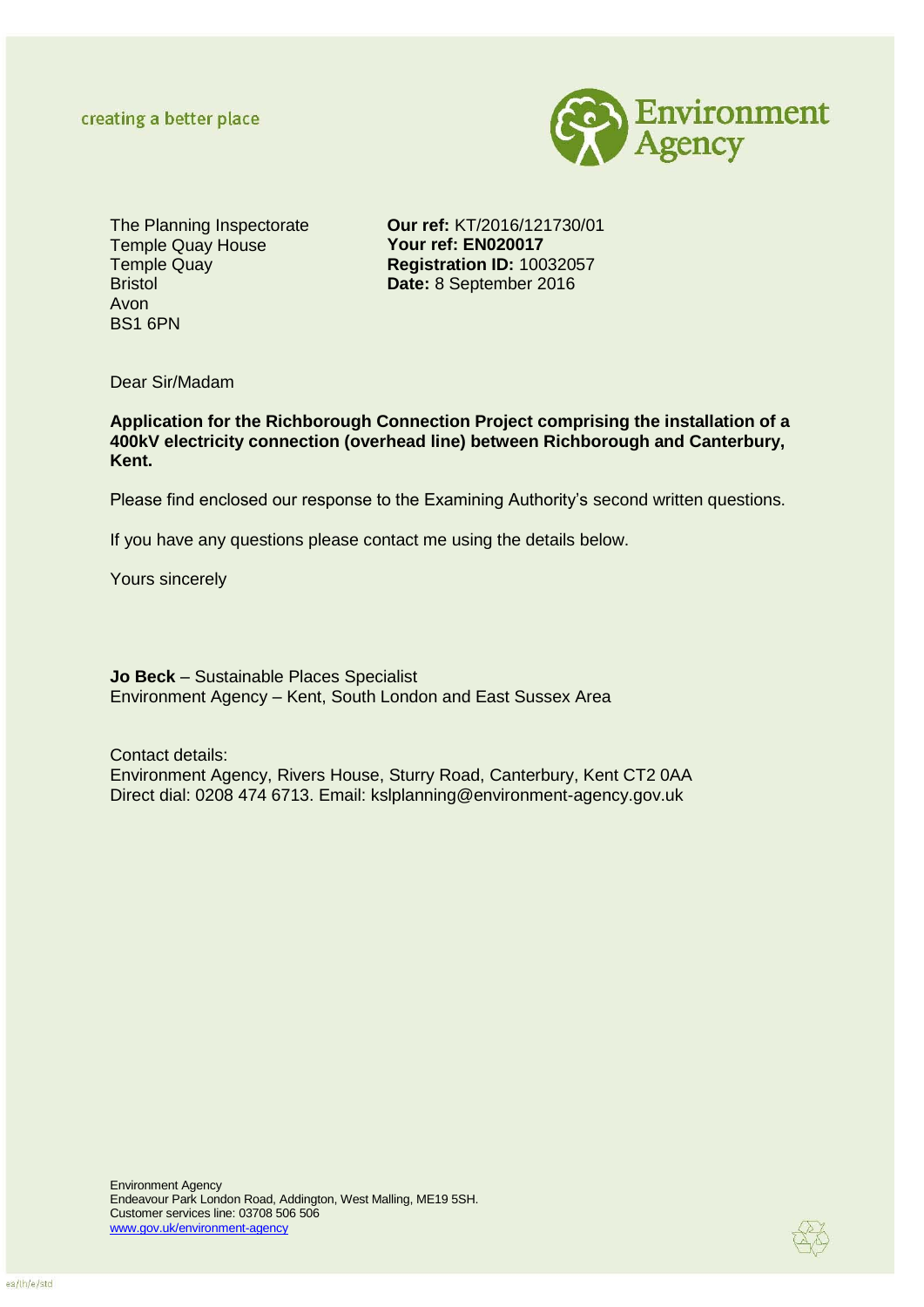| Ref no.      | <b>Respondent</b>                                                                                                                                | Question                                                                                                                                                                                                                                                                                                                                                                                                                                                                                                                                      | <b>Environment Agency response</b>                                                                                                                                                                                                                                                                                                                                                                                                                                                                                                                                                                                                                                                                                                                                                                                                                                                                                                                                                                                                                                                                                         |
|--------------|--------------------------------------------------------------------------------------------------------------------------------------------------|-----------------------------------------------------------------------------------------------------------------------------------------------------------------------------------------------------------------------------------------------------------------------------------------------------------------------------------------------------------------------------------------------------------------------------------------------------------------------------------------------------------------------------------------------|----------------------------------------------------------------------------------------------------------------------------------------------------------------------------------------------------------------------------------------------------------------------------------------------------------------------------------------------------------------------------------------------------------------------------------------------------------------------------------------------------------------------------------------------------------------------------------------------------------------------------------------------------------------------------------------------------------------------------------------------------------------------------------------------------------------------------------------------------------------------------------------------------------------------------------------------------------------------------------------------------------------------------------------------------------------------------------------------------------------------------|
| $\mathbf{2}$ | <b>Biodiversity and geological conservation</b>                                                                                                  |                                                                                                                                                                                                                                                                                                                                                                                                                                                                                                                                               |                                                                                                                                                                                                                                                                                                                                                                                                                                                                                                                                                                                                                                                                                                                                                                                                                                                                                                                                                                                                                                                                                                                            |
|              |                                                                                                                                                  |                                                                                                                                                                                                                                                                                                                                                                                                                                                                                                                                               |                                                                                                                                                                                                                                                                                                                                                                                                                                                                                                                                                                                                                                                                                                                                                                                                                                                                                                                                                                                                                                                                                                                            |
|              |                                                                                                                                                  | European and other protected species                                                                                                                                                                                                                                                                                                                                                                                                                                                                                                          |                                                                                                                                                                                                                                                                                                                                                                                                                                                                                                                                                                                                                                                                                                                                                                                                                                                                                                                                                                                                                                                                                                                            |
| Q2.2.25      | Applicant<br><b>The Environment</b><br>Agency                                                                                                    | The response to Q1.2.55 is noted, which<br>confirms that where full ecological surveys<br>have not been possible to date for water vole<br>and otter, they would be undertaken to support<br>Flood Risk Activity Permitting (FRAP)<br>applications.<br>Could the results of the verification surveys<br>affect the conclusions of the ES assessment?<br>Is there a risk that any further mitigation<br>measures which might be required through the<br>FRAP process may not be compatible with the<br>mitigation strategy secured in the DCO? | It is not thought likely that the verification surveys will affect the<br>conclusions of the ES assessment. The presence of water voles has<br>been considered by the applicant and their preferred approach involves<br>avoidance of risk i.e. works will not usually be carried out in high risk or<br>water vole occupied areas. In this way, there is no need for time-<br>consuming water vole mitigation work, which would also require a<br>Protected Species licence from Natural England. The applicant is also<br>prepared for the eventuality that they cannot avoid water voles.<br>Although otters are known to be moving through the wider catchment, it<br>is extremely unlikely that any traces of them will be found in the project<br>area. Again, a low risk / avoidance approach will ensure no harm and no<br>delay to the project.<br>As long as this low risk avoidance approach is adopted at all sites,<br>mitigation incompatible with the mitigation strategy is unlikely. If there<br>was a need to change, then this could result in delays but not a<br>significant change to the programme. |
|              |                                                                                                                                                  | Mitigation and enhancement                                                                                                                                                                                                                                                                                                                                                                                                                                                                                                                    |                                                                                                                                                                                                                                                                                                                                                                                                                                                                                                                                                                                                                                                                                                                                                                                                                                                                                                                                                                                                                                                                                                                            |
| Q2.2.38      | <b>Joint Councils</b><br>The Environment<br>Agency<br>Natural England<br>The Kent Wildlife<br><b>Trust</b><br>Other Interested<br><b>Parties</b> | Provide any further comments on the<br>Applicant's updated BMS [REP3-004], and<br>where relevant to biodiversity matters in the<br>updated CEMP [REP2-007].                                                                                                                                                                                                                                                                                                                                                                                   | The amendments made to the updated BMS [REP3-004] appear to<br>include details requested by us. There is, however, reference to Section<br>15.8 in Section 15.3.1 of the document. It is assumed that this reference<br>should be to Section 15.6.<br>We have no further comments on the updated CEMP [REP2-007].                                                                                                                                                                                                                                                                                                                                                                                                                                                                                                                                                                                                                                                                                                                                                                                                          |
| 3            | <b>Broad Oak</b>                                                                                                                                 |                                                                                                                                                                                                                                                                                                                                                                                                                                                                                                                                               |                                                                                                                                                                                                                                                                                                                                                                                                                                                                                                                                                                                                                                                                                                                                                                                                                                                                                                                                                                                                                                                                                                                            |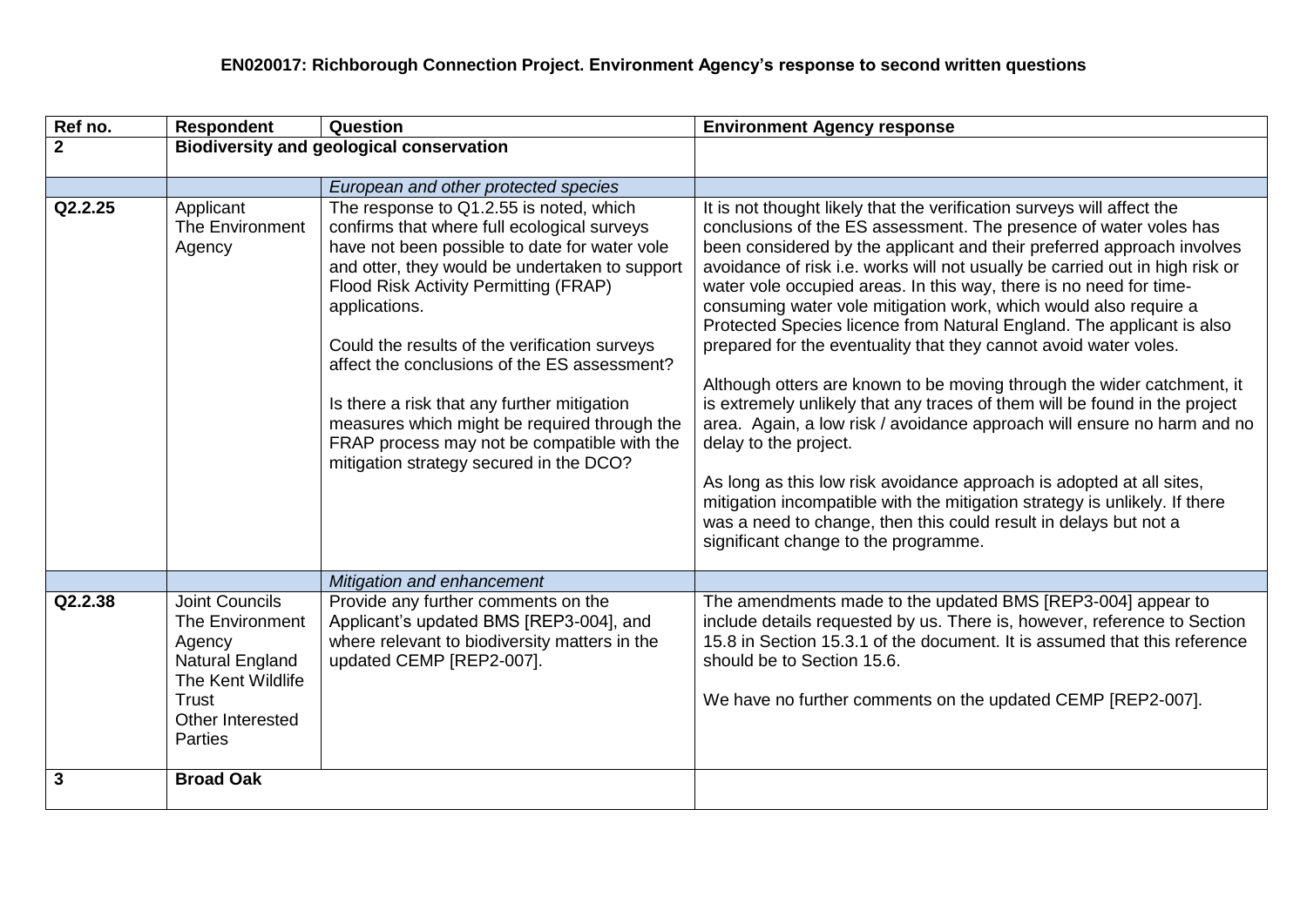|        | Respondents should note that if a question in this section is already<br>answered in one of the post-hearing actions also to be submitted at<br>Deadline 4, then a reference to that document with paragraph<br>number(s) will suffice in response to the question(s) below. |                                                                                                                                                                                                                                                                                                                                                                                              |                                                                                                                                                                                                                                                                                                                                                                                                                                                                                                                                                                                                                      |
|--------|------------------------------------------------------------------------------------------------------------------------------------------------------------------------------------------------------------------------------------------------------------------------------|----------------------------------------------------------------------------------------------------------------------------------------------------------------------------------------------------------------------------------------------------------------------------------------------------------------------------------------------------------------------------------------------|----------------------------------------------------------------------------------------------------------------------------------------------------------------------------------------------------------------------------------------------------------------------------------------------------------------------------------------------------------------------------------------------------------------------------------------------------------------------------------------------------------------------------------------------------------------------------------------------------------------------|
|        |                                                                                                                                                                                                                                                                              | Impacts of the proposed development on the<br>proposed Broad Oak reservoir                                                                                                                                                                                                                                                                                                                   |                                                                                                                                                                                                                                                                                                                                                                                                                                                                                                                                                                                                                      |
| Q2.3.2 | The Environment<br>Agency<br>Natural England                                                                                                                                                                                                                                 | Please provide comments on the Applicant's<br>'Response to South East Water's report<br>Review of Alternative RCP Routes in Area of<br>Interaction with Proposed Reservoir Scheme -<br>July 2016' [REP3-019, Appendix 5] indicating<br>any areas of concern and provide comments<br>on the Applicant's views expressed on the<br>potential for the two proposed developments to<br>co-exist. | We have no specific comments. The design principles for the Sarre Penn<br>realignment and fish pass [REP3-039] submitted for deadline 3 outline<br>our broad requirements to ensure that construction of the Richborough<br>Connection Project is not pursued in such a way which may prevent the<br>construction of the Broad Oak Reservoir by precluding necessary<br>mitigation under the Water Framework Directive, Salmon and Freshwater<br>Fisheries Act 1975, Water Resources Act 1991 (as amended) and the<br>Eels Regulations 2009. We are unable to be prescriptive about how<br>these principles are met. |
| Q2.3.3 | The Environment<br>Agency<br>Natural England                                                                                                                                                                                                                                 | Please provide comments on the Applicant's<br>Deadline 2 submission (the Mott MacDonald<br>Report) [REP2-017, Appendix F] and SEW's<br>response to the Mott Macdonald Report<br>[REP3-036, Appendix 4.1, Appendix 1]?<br>Indicating any areas of concern and provide<br>comments on the Applicant's views expressed<br>on the potential for the two proposed<br>developments to co-exist.    | We have no specific comments. The design principles for the Sarre Penn<br>realignment and fish pass [REP3-039] submitted for deadline 3 outline<br>our broad requirements to ensure that construction of the Richborough<br>Connection Project is not pursued in such a way which may prevent the<br>construction of the Broad Oak Reservoir by precluding necessary<br>mitigation under the Water Framework Directive, Salmon and Freshwater<br>Fisheries Act 1975, Water Resources Act 1991 (as amended) and the<br>Eels Regulations 2009. We are unable to be prescriptive about how<br>these principles are met. |
| Q2.3.6 | Applicant<br><b>Canterbury City</b><br>Council<br>The Environment<br>Agency<br>Natural England<br>South East Water                                                                                                                                                           | Whilst SEW's response to Q1.7.67 [REP2-098]<br>is caveated with reference to the taking on<br>board of the SEW Alternatives, there is a wider<br>point regarding the necessary approvals for<br>agreeing a planting scheme in the proposed<br>reservoir area. Does the Applicant agree that<br>planting (mitigation and enhancement)<br>associated with all of SEW's land (or some of        | It is likely that the Applicant (or their contractors) will require a Flood Risk<br>Activity Permit for planting within 8 metres of non-tidal main river or within<br>16 metres of tidal main river.<br>As such we will require more details about the planting scheme for all<br>riparian land affected by SEW's proposals (realignment, fish pass and<br>river beyond to the point it re-joins the original course of the Sarre Penn)<br>and information on how this planted land will be managed.                                                                                                                 |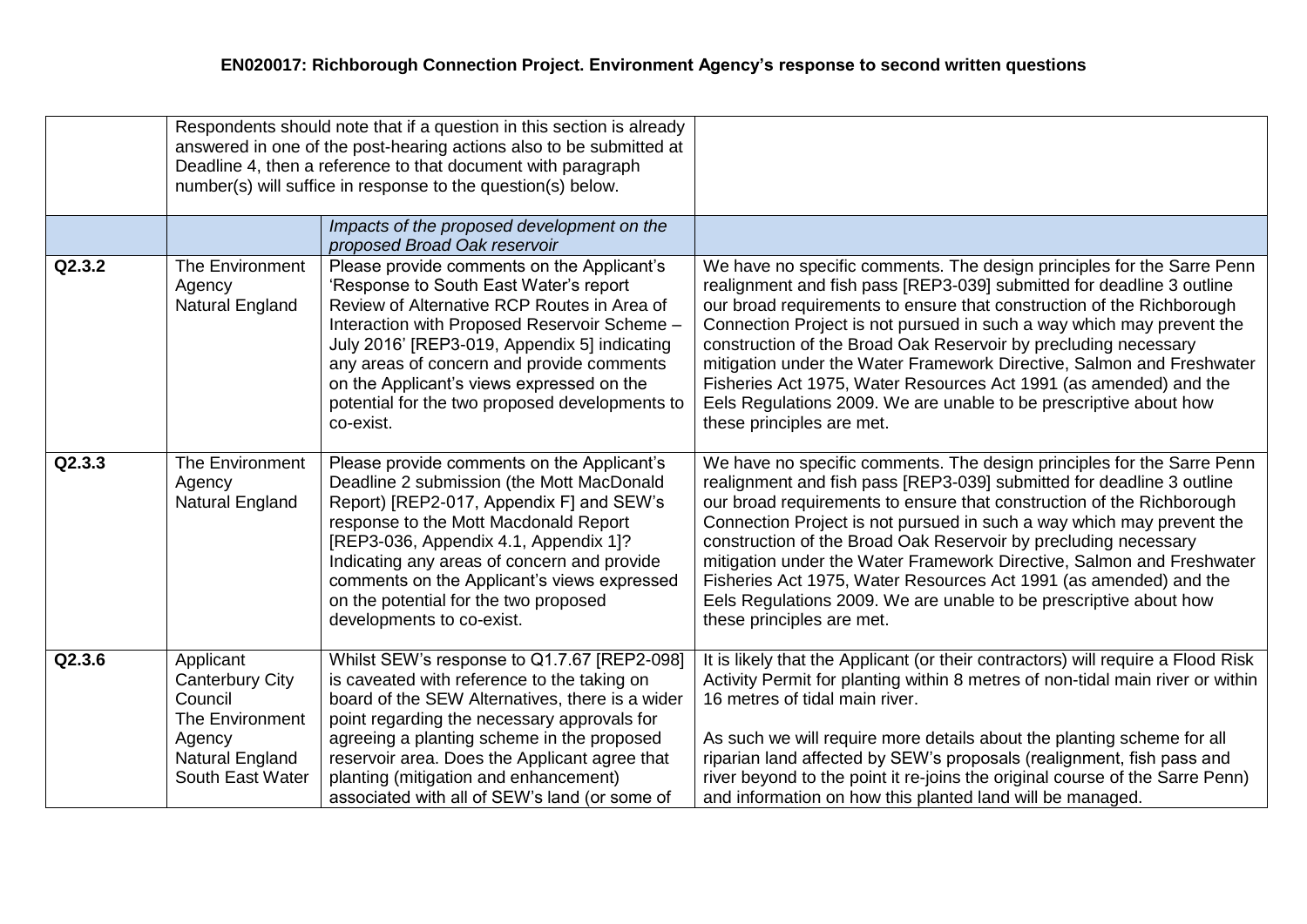|         |                           | SEW's land associated with the reservoir) is an<br>area where more certainty of design is<br>desirable and should it also be subject to future<br>approvals including NE and the EA as well as<br>the relevant Local Authority?<br>Do the Applicant and SEW consider securing a<br>method of approval resolves the issues raised<br>in the Jacobs response to the Mott MacDonald<br>comment in SEW's response to the Applicant's<br>Deadline 2 submissions [REP3-036, Appendix<br>4.1, ref 3.4.2.8]?<br>If so, the Applicant is invited to propose<br>suitable wording for the DCO and /or the<br>LHES.<br>The views of CCC, the EA and NE are sought. | Natural England's views with respect to tree planting undertaken to<br>enhance the Blean Woods SSSI complex should also be sought.                                                                                                                                                                                                                                                                                                                                                                                                                                                                                                                                                                                                                                                                                                                                                                                                                                                                                    |
|---------|---------------------------|--------------------------------------------------------------------------------------------------------------------------------------------------------------------------------------------------------------------------------------------------------------------------------------------------------------------------------------------------------------------------------------------------------------------------------------------------------------------------------------------------------------------------------------------------------------------------------------------------------------------------------------------------------|-----------------------------------------------------------------------------------------------------------------------------------------------------------------------------------------------------------------------------------------------------------------------------------------------------------------------------------------------------------------------------------------------------------------------------------------------------------------------------------------------------------------------------------------------------------------------------------------------------------------------------------------------------------------------------------------------------------------------------------------------------------------------------------------------------------------------------------------------------------------------------------------------------------------------------------------------------------------------------------------------------------------------|
| Q2.3.20 | The Environment<br>Agency | The EA states that the riparian environment on<br>the realigned Sarre Penn should be continuous<br>with shading and that it is keen to see a<br>connected environment [REP3-039, hearing<br>comments summary]. Is the EA of the view that<br>continuous shading is necessary to avoid<br>deterioration in the Water Framework Directive<br>status of the watercourse in the context of its<br>existing characteristics?                                                                                                                                                                                                                                | It is important to remember that a natural riparian corridor of any<br>watercourse is not a static, unchanging structure. Natural processes<br>dictate that, over time (decades to centuries), the corridor should change<br>as the river meanders, sediment moves along the river course and trees<br>grow, die, fall into the river and decompose.<br>The upper reaches of the Sarre Penn (above the secondary dam) benefit<br>from natural active river processes (meandering, sediment transport etc.)<br>and considerable (heavy to dappled with some breaks) shading.<br>For SEW to be able to demonstrate that they have recreated the Sarre<br>Penn in a comparable condition and so comply with the Water<br>Framework Directive, these elements need to be replicated on the<br>realignment and on the fish pass sections. This means that a continuous<br>riparian corridor over most of the affected length of the Sarre Penn will be<br>required. Shading from the canopy of adjacent trees and marginal |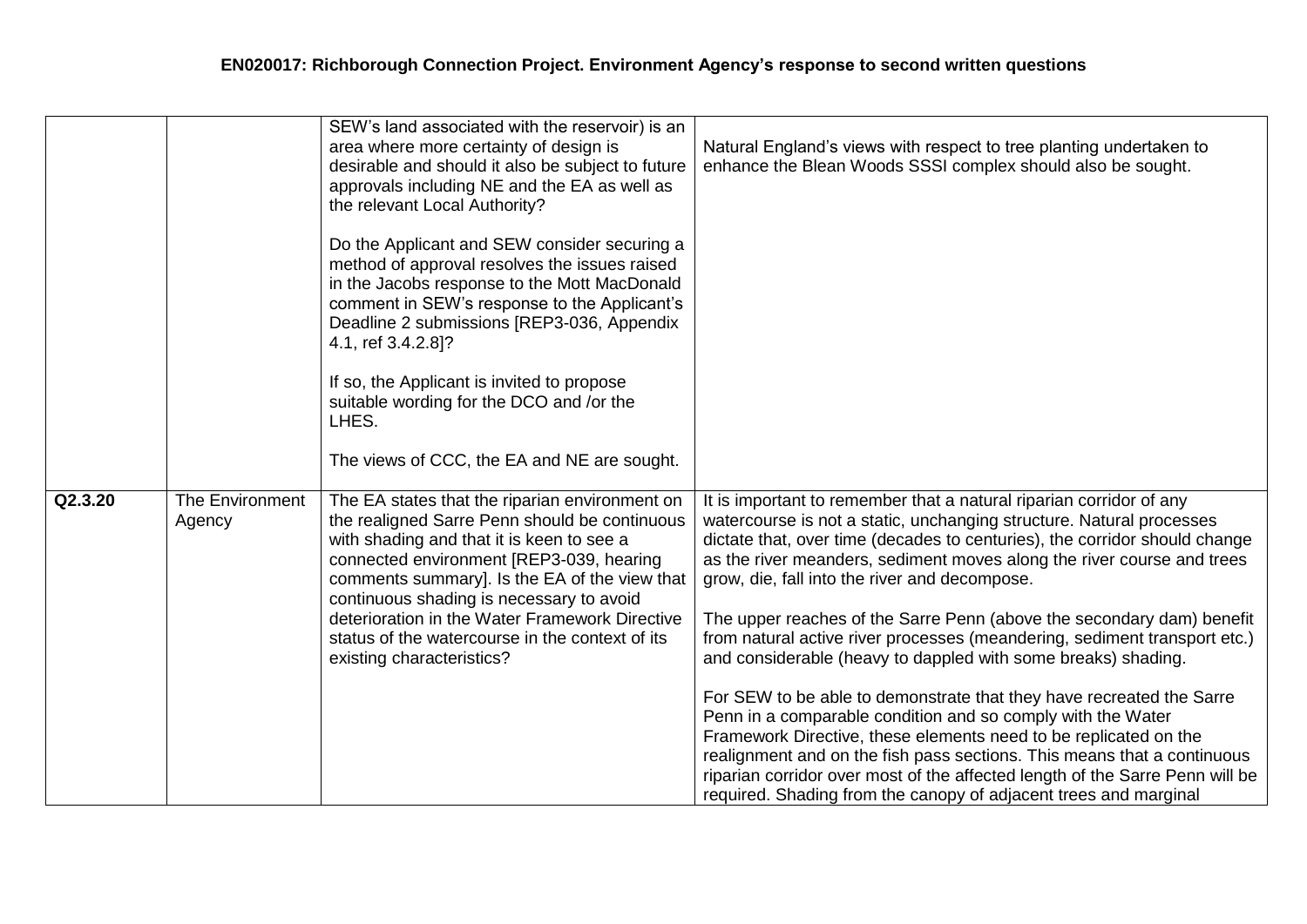|         |                           |                                                                                                                                                                                                                                                                                                                                                                                                                                                 | vegetation to include large and over-hanging shrubs will need to feature<br>in the design.                                                                                                                                                                                                                                                                                                                                  |
|---------|---------------------------|-------------------------------------------------------------------------------------------------------------------------------------------------------------------------------------------------------------------------------------------------------------------------------------------------------------------------------------------------------------------------------------------------------------------------------------------------|-----------------------------------------------------------------------------------------------------------------------------------------------------------------------------------------------------------------------------------------------------------------------------------------------------------------------------------------------------------------------------------------------------------------------------|
| Q2.3.22 | The Environment<br>Agency | What times of year are the migratory trout and<br>eels likely to be migrating [REP3-039, Sarre<br>Penn realignment design principles, reservoir<br>fish pass]?                                                                                                                                                                                                                                                                                  | In the Stour catchment, some Migratory Sea Trout move throughout the<br>year but this usually peaks from October to January, sometimes<br>extending to the end of April. This will depend on the weather and river<br>flows. Resident Brown trout move in and along the river throughout the<br>year.                                                                                                                       |
|         |                           |                                                                                                                                                                                                                                                                                                                                                                                                                                                 | Elvers (young eels) usually migrate from January to April (movement is<br>related to lunar cycles) and Silver Eels may migrate at any time of the<br>year.                                                                                                                                                                                                                                                                  |
|         |                           |                                                                                                                                                                                                                                                                                                                                                                                                                                                 | Resident fish, for example Bull Head (an Environment Agency Priority<br>Species) which move throughout the year and the supporting living and<br>non-living environment should also be considered.                                                                                                                                                                                                                          |
|         |                           | <b>Environmental Impact Assessment</b>                                                                                                                                                                                                                                                                                                                                                                                                          |                                                                                                                                                                                                                                                                                                                                                                                                                             |
| Q2.3.24 | The Environment<br>Agency | In responding to Q1.2.23 regarding the scope<br>of the biodiversity receptors considered in the<br>cumulative assessment EA stated "The scope<br>of impacts and receptors have been reviewed<br>and it appears that all of those of interest to the<br>Environment Agency have been included<br>individually and in the cumulative<br>assessment."[REP2-060].                                                                                   | Environmental effects in our Deadline 3 submission [REP3-039] should<br>refer to the required necessary mitigation to realign part of the Sarre<br>Penn to allow the construction of Broad Oak Reservoir. As explained in<br>REP3-039 mitigation will be required under the Water Framework<br>Directive, Salmon and Freshwater Fisheries Act 1975, Water Resources<br>Act 1991 (as amended) and the Eels Regulations 2009. |
|         |                           | EA also referred to ID 3.4.2 of their SoCG with<br>the Applicant [REP2-020] (also in the updated<br>version, [REP3-009]), which does not raise any<br>further concerns regarding scoping out of<br>receptors for cumulative assessment. The ExA<br>notes that one matter is still outstanding in the<br>earlier and updated SoCG with the Applicant<br>[REP3-009] at ID 4.1.1 is the "Cumulative"<br>effects of the Richborough development and |                                                                                                                                                                                                                                                                                                                                                                                                                             |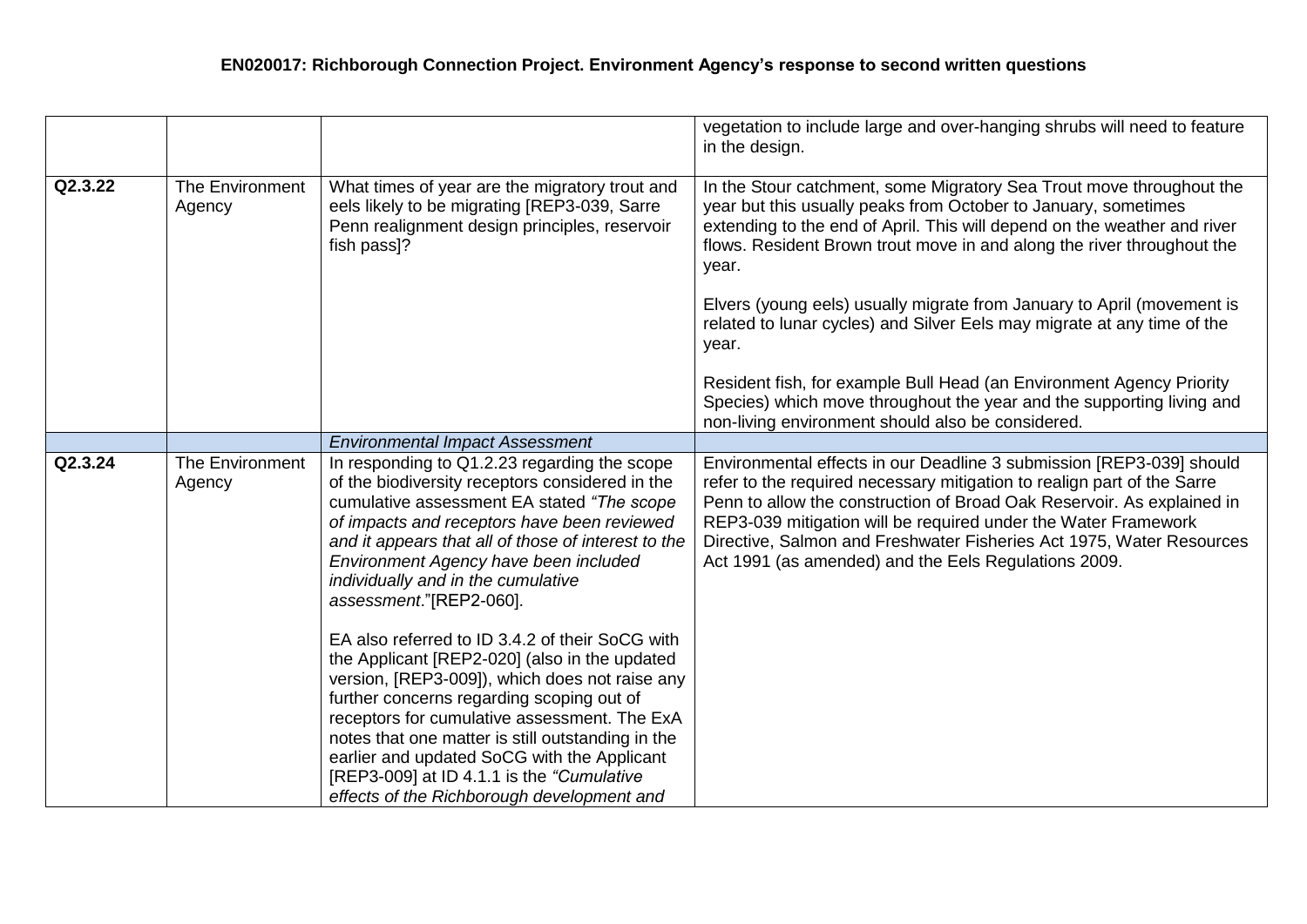|         |                 | the proposed Broad Oak Reservoir on WFD<br>status of the Sarre Penn."<br>In EAs Deadline 3 submission it states "As<br>previously indicated in meetings with National<br>Grid, the Environment Agency considers that<br>National Grid should have assessed the<br>environmental effects of the proposed Broad<br>Oak Reservoir cumulatively with those of the<br><b>Richborough Connection Project</b><br>Specifically, this assessment would ensure that<br>construction of the Richborough Connection<br>Project is not pursued in such a way which<br>may prevent the construction of the Broad Oak<br>Reservoir by precluding necessary mitigation<br>under the Water Framework Directive, Salmon<br>and Freshwater Fisheries Act 1975, Water<br>Resources Act 1991 (as amended) and the<br>Eels Regulations 2009." [REP3-039].<br>Can you clarify if the "environmental effects" to<br>which EA refers in Deadline 3 submission<br>[REP3-039] solely comprise the WFD status of<br>the Sarre Penn as stated in the SoCG. If not,<br>explain precisely which other potential effects<br>(if any) and what other receptors (if any) EA<br>consider the Applicant's cumulative<br>assessment in its ES should have considered<br>and why, relating this to the Infrastructure<br>Planning (Environmental Impact Assessment)<br>Regulations 2009 and any relevant guidance<br>and/ or advice. |                                                                      |
|---------|-----------------|------------------------------------------------------------------------------------------------------------------------------------------------------------------------------------------------------------------------------------------------------------------------------------------------------------------------------------------------------------------------------------------------------------------------------------------------------------------------------------------------------------------------------------------------------------------------------------------------------------------------------------------------------------------------------------------------------------------------------------------------------------------------------------------------------------------------------------------------------------------------------------------------------------------------------------------------------------------------------------------------------------------------------------------------------------------------------------------------------------------------------------------------------------------------------------------------------------------------------------------------------------------------------------------------------------------------------------------------------------------------------------------------|----------------------------------------------------------------------|
| Q2.3.25 | The Environment | Has the environmental information submitted                                                                                                                                                                                                                                                                                                                                                                                                                                                                                                                                                                                                                                                                                                                                                                                                                                                                                                                                                                                                                                                                                                                                                                                                                                                                                                                                                    | We understand the relationship between the two schemes, specifically |
|         | Agency          | by both the Applicant and SEW during the                                                                                                                                                                                                                                                                                                                                                                                                                                                                                                                                                                                                                                                                                                                                                                                                                                                                                                                                                                                                                                                                                                                                                                                                                                                                                                                                                       | where the Sarre Penn realignment will be required and do not require |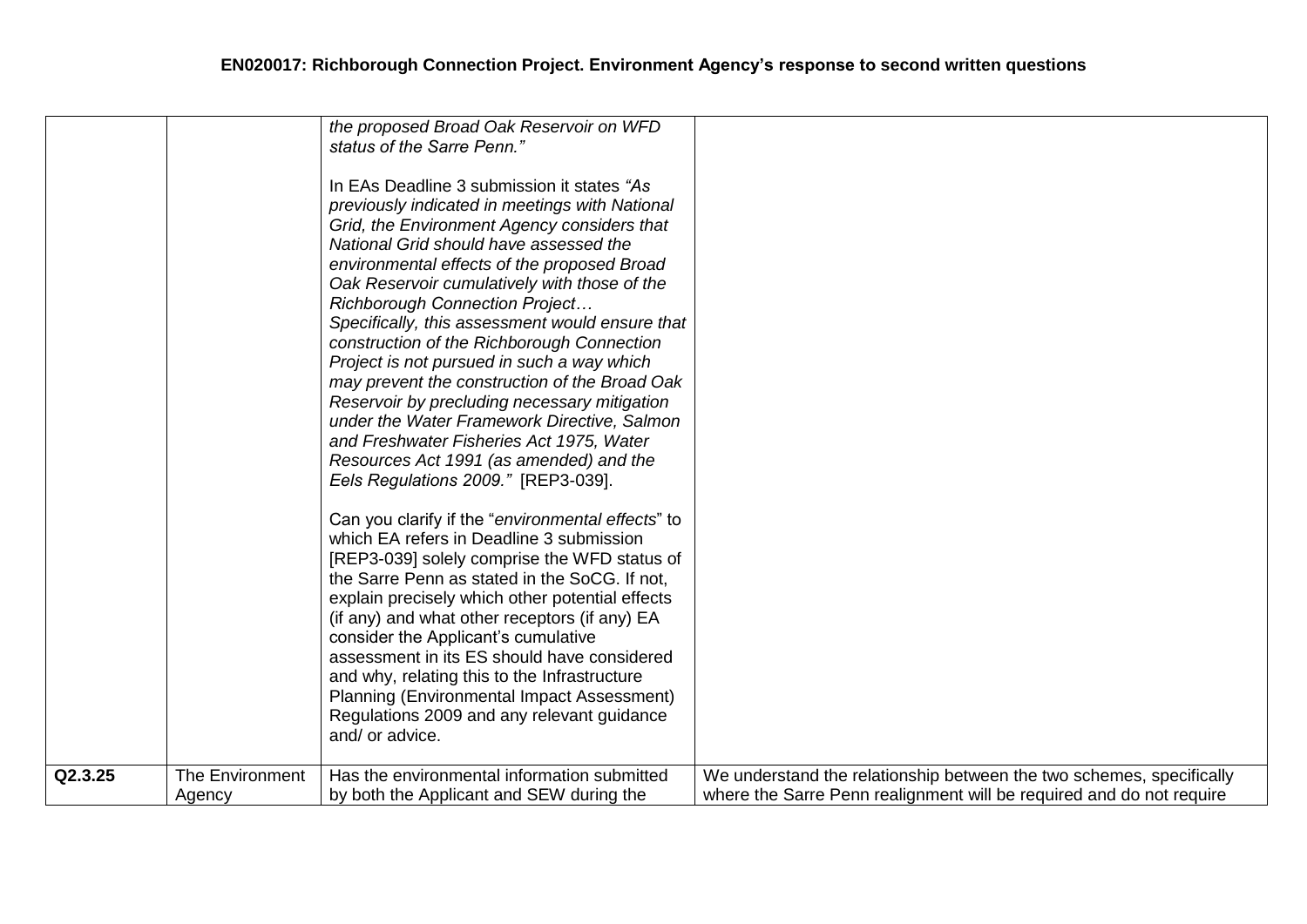|         |                                  | course of the Examination assisted the EA in<br>understanding the relationship between the<br>two schemes in the proposed location of the<br>Sarre Penn diversion? Is any further clarity<br>required to be provided by either party to assist<br>you in understanding the potential effects? If<br>so what? | further clarification. Our interest is focused on ensuring that construction<br>of the Richborough Connection Project is not pursued in such a way<br>which may prevent the construction of the Broad Oak Reservoir by<br>precluding necessary mitigation under the Water Framework Directive,<br>Salmon and Freshwater Fisheries Act 1975, Water Resources Act 1991<br>(as amended) and the Eels Regulations 2009. We are unable to be<br>prescriptive about how this is achieved as long as the design principles<br>for the Sarre Penn realignment and fish pass [REP3-039] are met.                                                                                                                                                                                                                                                                              |
|---------|----------------------------------|--------------------------------------------------------------------------------------------------------------------------------------------------------------------------------------------------------------------------------------------------------------------------------------------------------------|----------------------------------------------------------------------------------------------------------------------------------------------------------------------------------------------------------------------------------------------------------------------------------------------------------------------------------------------------------------------------------------------------------------------------------------------------------------------------------------------------------------------------------------------------------------------------------------------------------------------------------------------------------------------------------------------------------------------------------------------------------------------------------------------------------------------------------------------------------------------|
| Q2.3.34 | <b>The Environment</b><br>Agency | The signed SoCG appears to suggest that the<br>EA had agreed that effects on the water<br>environment, in relation to the WFD status of<br>the Sarre Penn during the operational phase,<br>could be scoped out of the EIA cumulative<br>assessment [REP3-009, secn 4.1.1]. Is this<br>correct? If so, when?  | We have not agreed that the effects on the water environment, in relation<br>to the WFD status of the Sarre Penn during the operational or<br>construction phase, can be scoped out of the EIA cumulative<br>assessment. As shown in our SoCGs with National Grid (latest version<br>submitted for deadline 3 [REP3-009]) this remains a matter still to be<br>agreed. We first raised this at a meeting with National Grid in April 2015.<br>Any agreements about the EIA have always been made in general terms,<br>separate to the need to assess the cumulative effects of the Richborough<br>Connection Project on the required mitigation to allow the construction<br>and operation of Broad Oak Reservoir. We have continued to encourage<br>the applicant to consider these cumulative effects. This was reaffirmed in<br>our post hearing note [REP3-039]. |
|         |                                  | Policy                                                                                                                                                                                                                                                                                                       |                                                                                                                                                                                                                                                                                                                                                                                                                                                                                                                                                                                                                                                                                                                                                                                                                                                                      |
| Q2.3.36 | The Environment<br>Agency        | The EA has set out the reasons why the<br>proposed Broad Oak reservoir is an important<br>strategic supply option identified within SEW's<br>WRMP 2014 [REP3-009]. In this context are<br>there any exemptions to meeting the Water<br>Framework Directive (WFD) which might<br>apply?                       | The Water Framework Directive provides an exemption in Article 4.7<br>(see http://tinyurl.com/hdfjaej) for specific activities that will result in<br>failure of the status or potential ('health') of a waterbody to improve or<br>that may cause the health of a waterbody to deteriorate. For Article 4.7<br>to apply, four specific conditions relating to the River Basin<br>Management Plan (RBMP) and need for the development must also be<br>met.<br>As it is currently possible for SEW to devise and implement a plan for                                                                                                                                                                                                                                                                                                                                 |
|         |                                  |                                                                                                                                                                                                                                                                                                              | Broad Oak Reservoir that does not result in either failure to achieve good<br>health or failure to prevent deterioration in the health of the waterbody,                                                                                                                                                                                                                                                                                                                                                                                                                                                                                                                                                                                                                                                                                                             |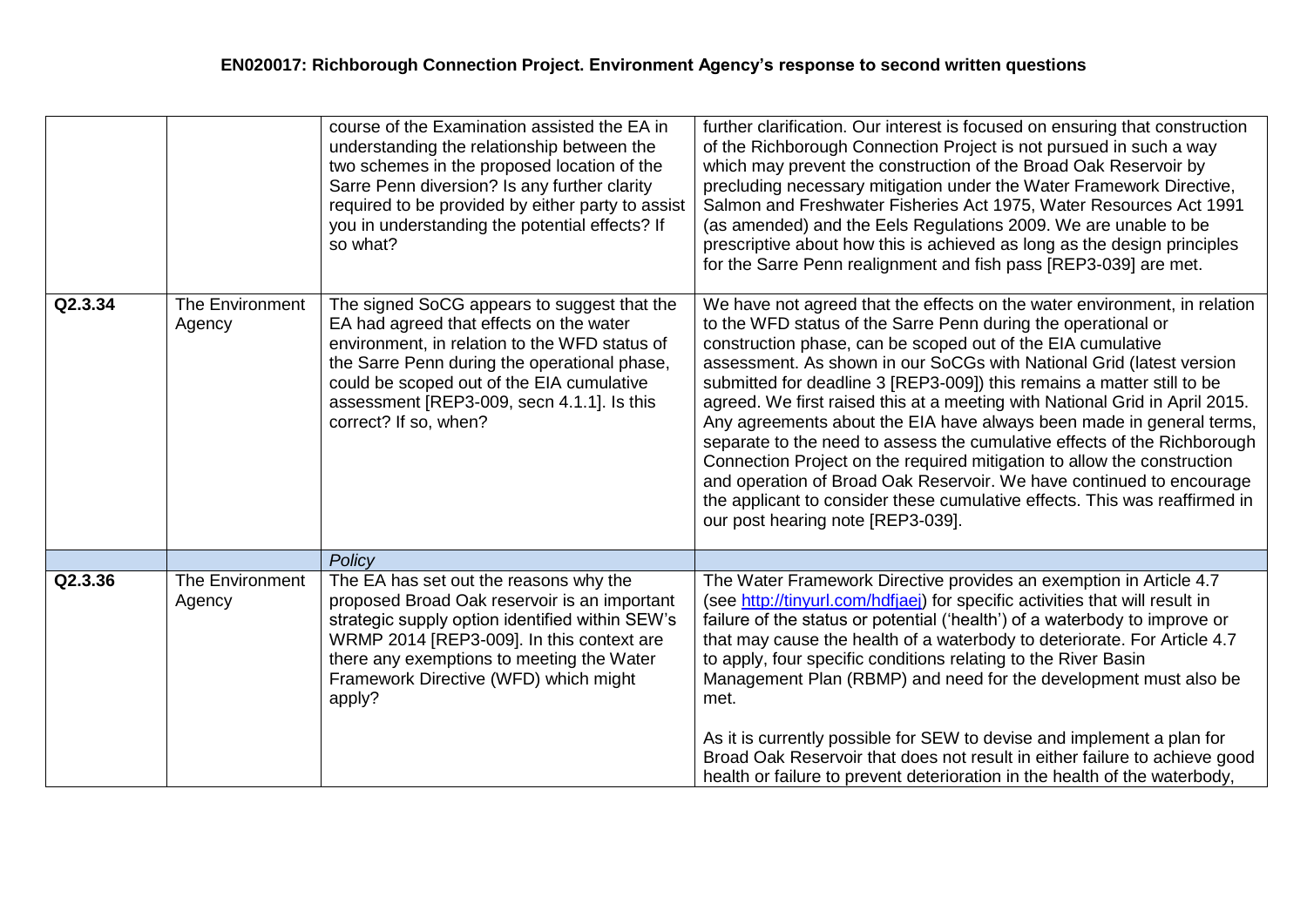| 5       | <b>Draft Development Consent Order</b>               |                                                                                                                                                                                                                                                                                                                                                                                                                                                                                                                                                                                                                                                                                                                           | and as the four specific conditions of the RBMP cannot be met, Article<br>4.7 cannot apply.<br>By extension, if any work is proposed that is likely to cause SEW to<br>implement plans that cause failure of a waterbody to achieve good health<br>or failure to prevent deterioration of the health of a waterbody, then it is<br>the Environment Agency's role to require the developers to prepare a<br>solution that does not bring either situation about.                                                                                                                                                                                               |
|---------|------------------------------------------------------|---------------------------------------------------------------------------------------------------------------------------------------------------------------------------------------------------------------------------------------------------------------------------------------------------------------------------------------------------------------------------------------------------------------------------------------------------------------------------------------------------------------------------------------------------------------------------------------------------------------------------------------------------------------------------------------------------------------------------|---------------------------------------------------------------------------------------------------------------------------------------------------------------------------------------------------------------------------------------------------------------------------------------------------------------------------------------------------------------------------------------------------------------------------------------------------------------------------------------------------------------------------------------------------------------------------------------------------------------------------------------------------------------|
|         |                                                      |                                                                                                                                                                                                                                                                                                                                                                                                                                                                                                                                                                                                                                                                                                                           |                                                                                                                                                                                                                                                                                                                                                                                                                                                                                                                                                                                                                                                               |
|         |                                                      | Respondents should note that if a question in this section is already<br>answered in one of the post-hearing actions also to be submitted at                                                                                                                                                                                                                                                                                                                                                                                                                                                                                                                                                                              |                                                                                                                                                                                                                                                                                                                                                                                                                                                                                                                                                                                                                                                               |
|         |                                                      | Deadline 4, then a reference to that document with paragraph                                                                                                                                                                                                                                                                                                                                                                                                                                                                                                                                                                                                                                                              |                                                                                                                                                                                                                                                                                                                                                                                                                                                                                                                                                                                                                                                               |
|         |                                                      | number(s) will suffice in response to the question(s) below.                                                                                                                                                                                                                                                                                                                                                                                                                                                                                                                                                                                                                                                              |                                                                                                                                                                                                                                                                                                                                                                                                                                                                                                                                                                                                                                                               |
|         |                                                      | Schedule 3 - Requirements                                                                                                                                                                                                                                                                                                                                                                                                                                                                                                                                                                                                                                                                                                 |                                                                                                                                                                                                                                                                                                                                                                                                                                                                                                                                                                                                                                                               |
| Q2.5.12 | Applicant<br>The Environment<br>Agency<br><b>IDB</b> | Requirement 12 - Reinstatement Schemes<br>Notwithstanding the fact the Environment<br>Agency (EA) has indicated enhancement<br>measures would be agreed outside the DCO<br>as part of the Land Drainage Consent Process;<br>and mindful of NPS EN-1, paras 5.3.4 and<br>5.3.18, do parties consider there is a case for<br>the specific reinstatement proposals for<br>removal of temporary culverts that benefit<br>elvers?<br>The EA has suggested these as enhancement<br>measures (response to Q1.2.64 [REP2-009])<br>secured in Requirement 12, or included in the<br>CEMP or the BMS. If they are not secured in<br>the DCO, should these be included in the<br>Landscape and Habitat Enhancement Scheme<br>(LHES)? | We have discussed reinstatement options for temporary culverts with the<br>IDB's Engineer and agreed that, in principle, reinstatement should be<br>pursued in every case subject to any site specific limitations.<br>As the proposed enhancements (e.g. 'scalloping' ditch banks with a<br>digger to create low level ledges rather than raising them with a digger to<br>reinstate steep banks) are likely to entail little extra or even less work at<br>minimal cost, it is hoped that these enhancements will be considered to<br>be beneficial and deliverable whilst considering the financial constraints<br>under which the applicant must operate. |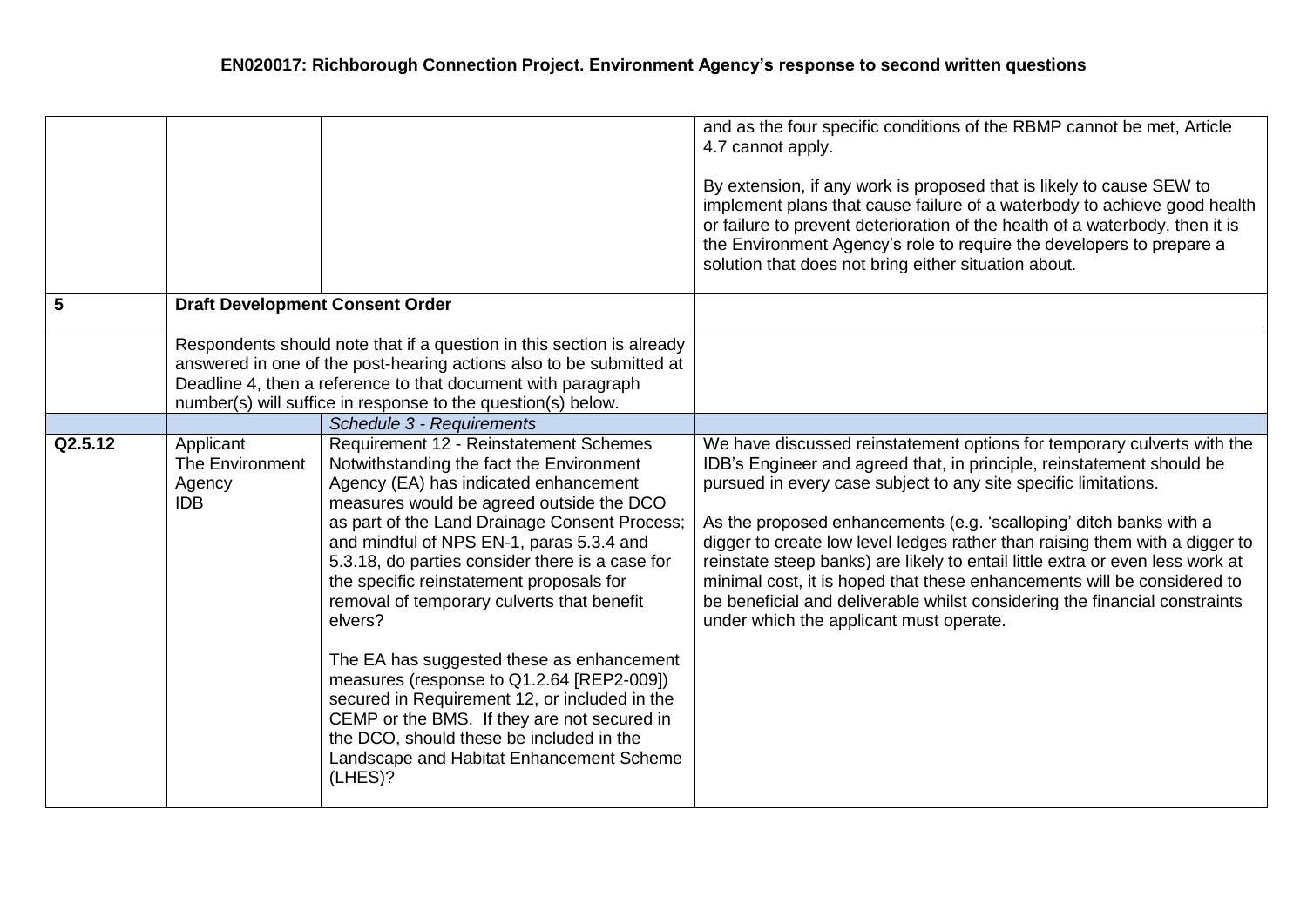|          |                                                                                                       | The EA is requested to provide an update on<br>its discussions with the River Stour (Kent) IDB<br>regarding the afore-mentioned reinstatement<br>proposals.                                                                                                                                                                 |                                                                                                                                                                                                                                                                                                                                                                                                                                                                                                                            |
|----------|-------------------------------------------------------------------------------------------------------|-----------------------------------------------------------------------------------------------------------------------------------------------------------------------------------------------------------------------------------------------------------------------------------------------------------------------------|----------------------------------------------------------------------------------------------------------------------------------------------------------------------------------------------------------------------------------------------------------------------------------------------------------------------------------------------------------------------------------------------------------------------------------------------------------------------------------------------------------------------------|
| 11       | <b>Water Issues</b>                                                                                   |                                                                                                                                                                                                                                                                                                                             |                                                                                                                                                                                                                                                                                                                                                                                                                                                                                                                            |
|          |                                                                                                       | Environmental Statement - Chapter 13 (Water<br>environment) [APP-030]                                                                                                                                                                                                                                                       |                                                                                                                                                                                                                                                                                                                                                                                                                                                                                                                            |
| Q2.11.1  | The Environment<br>Agency                                                                             | When is new data published for Cycle 2 of the<br>WFD assessments of the SE River Basin<br>District likely to be available [APP-030, para<br>13.5.52]?                                                                                                                                                                       | The data for Cycle 2 of the WFD assessment of the SE River Basin<br>District has been published and can be accessed from the Catchment<br>Data Explorer at http://environment.data.gov.uk/catchment-planning/.<br>In addition we have provided the applicant with the updated Water Body<br>Improvement Plan (WIP) for the Sarre Penn and River Wantsum (dated<br>May 2016). This will be updated again shortly and can be provided to the<br>applicant.                                                                   |
| 12       | <b>Other matters</b>                                                                                  |                                                                                                                                                                                                                                                                                                                             |                                                                                                                                                                                                                                                                                                                                                                                                                                                                                                                            |
|          |                                                                                                       | <b>Construction effects</b>                                                                                                                                                                                                                                                                                                 |                                                                                                                                                                                                                                                                                                                                                                                                                                                                                                                            |
| Q2.12.17 | The Environment<br>Agency, Internal<br>Drainage Board,<br><b>Kent County</b><br>Council<br><b>NFU</b> | You are requested to provide any comments<br>on the plans and strategies referred to in<br>Appendix C Plan [REP3-23] including:<br>Soil and Aftercare Plan<br>$\bullet$<br>Drainage Management Plan<br><b>Pollution Incident Control Plan</b><br><b>Lighting Scheme</b><br>Site Waste Management Plan<br><b>Travel Plan</b> | We note that sections 2.3.7 and 2.3.9 refers to culvert design. We<br>understood that there were to be no new culverts installed as part of the<br>scheme (as agreed in section 3.2.6 of our SoCG [version 2] with National<br>Grid dated 4 August 2016). If culverts are to be installed we would like to<br>discuss this with the applicant as soon as possible as this will have<br>biodiversity and flood risk implications.<br>We have other comments at this stage. We will review relevant plans<br>when consulted. |
|          |                                                                                                       | <b>Environmental Statement</b>                                                                                                                                                                                                                                                                                              |                                                                                                                                                                                                                                                                                                                                                                                                                                                                                                                            |
| Q2.12.22 | <b>The Environment</b><br>Agency, Kent                                                                | Are parties content that the Applicant has<br>provided appropriate evidence to demonstrate                                                                                                                                                                                                                                  | We have no comments on the effects of noise and vibration, visual<br>effects, traffic movements and congestion as these are not within our                                                                                                                                                                                                                                                                                                                                                                                 |